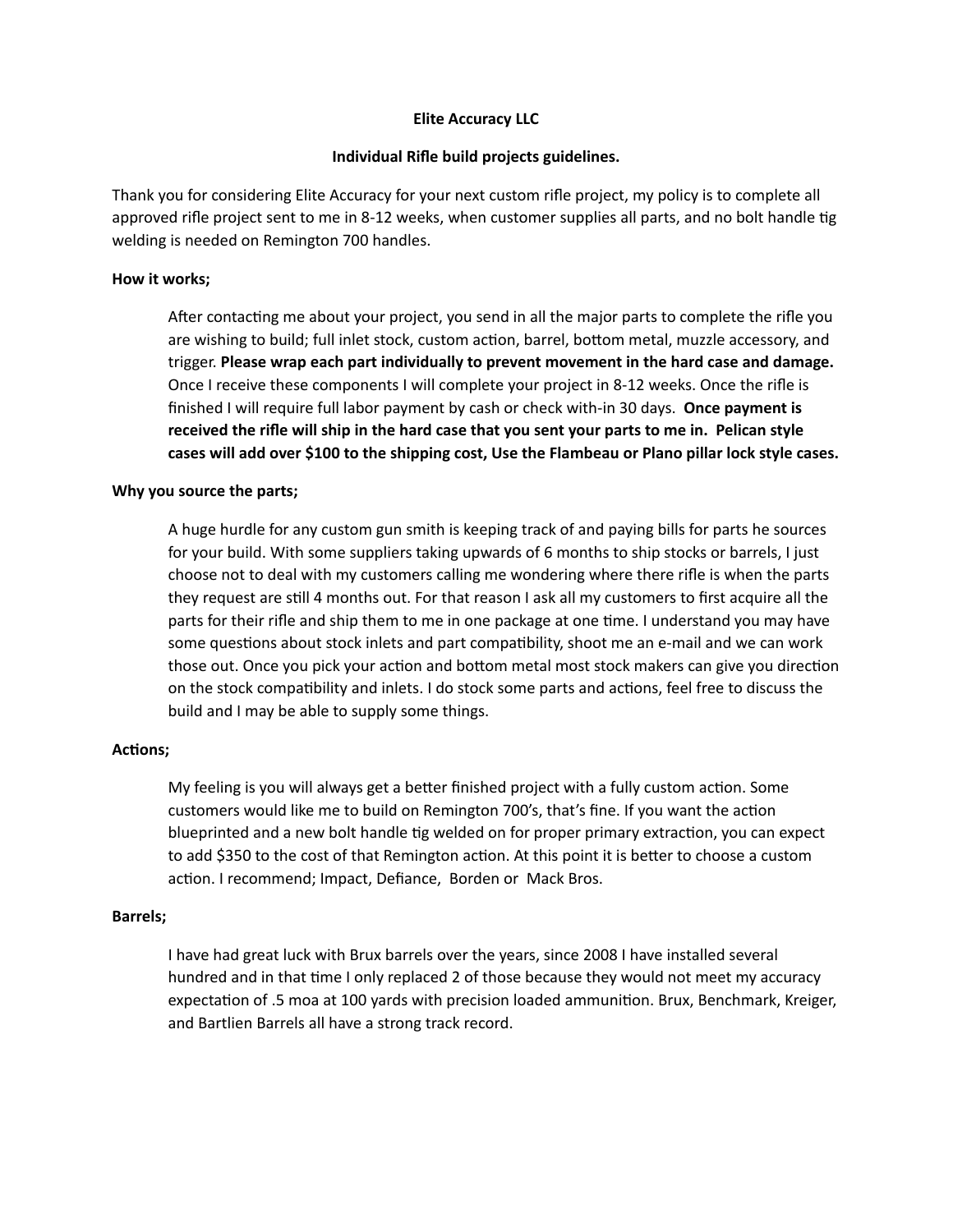## **Stocks;**

I request that you send me an inletted stock for your project; this will eliminate additional labor cost. McMillian or Manners fiberglass and carbon fiber stocks are very good. Chassis manufacturers like MDT, Magpul, XLR Industries are also viable options offering a wide array of designs. Magpul and Bell & Carlson Medalist offer some economy models as well.

#### **Triggers;**

I prefer Trigger Techs in all my rifles. The Diamond is exceptional competition trigger, but not needed in a hunting or tactical rifle. For those the special at 1.5 to 2 lbs is very good.

#### **Bottom metal;**

Hawkins Precision detachable box magazines and floor plate type bottom metals are great, as are HS precisions. Things to consider are; the overall length of the cartridge the box will accept relative to your bullet selection. Remember to let your stock maker know your bottom metal selection so it can be inletted properly. If you're having a hard time finding a DBM for your application send me an e-mail with your build details and I can help.

### **Muzzle brakes;**

Hawkins Precision or Piercision Rifles offer great, quality made brakes.

### **Metal coating;**

I use Cerakote on all metal parts; pricing includes a one color finish on your barreled action, bolt, and bottom metal. Some customers choose to keep the stainless steel finish and that is fine this will allow a credit from the rifle labor cost. Stocked colors; Graphite Black, Gun Metal Gray, OD Green, Flat Dark Earth.

#### **Custom build cost; Effective January 1st 2022**

The following processes are included in the build cost;

Thread, fit, chamber and crown the match grade barrel to the custom action, bore indicated to less than .0002" total indicator run-out.

Thread the barrels muzzle, fit the muzzle brake or thread protector, and bore accessory for concentric clearance to rifle bore.

Engrave the cartridge designation on the barrel.

Full stress free, epoxy pillar bed the action to a fiberglass or wood stock.

Minor inletting adjustments of stocks to fit custom action and barrel profile.

Modify 700 style chassis to be compatible to custom actions, bolt release, bolt handle and trigger pocket requirement.